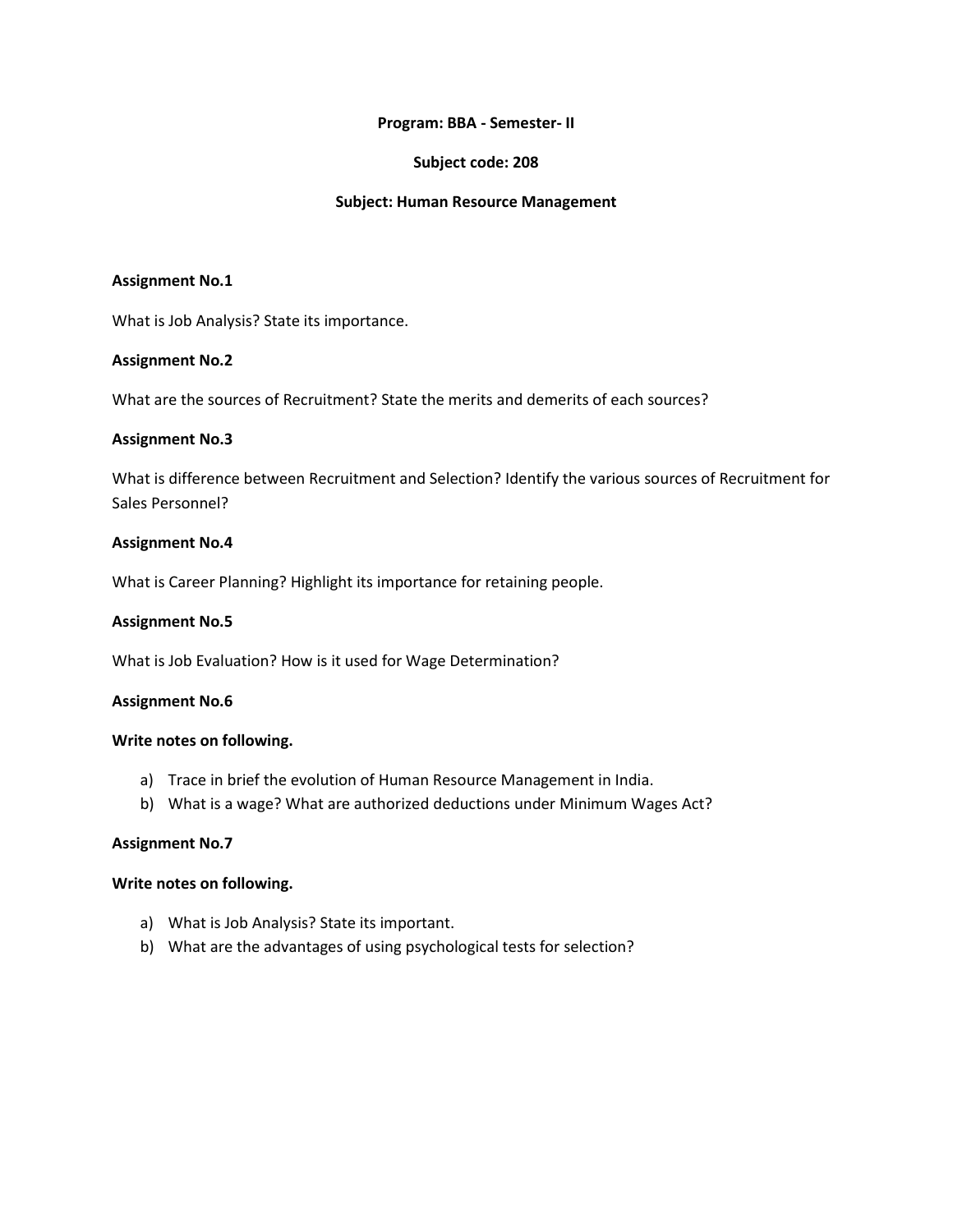What is HRM, HRD, & Personnel Management? Explain the significance of HRM & HRD in changing business scenario?

## **Assignment No.9**

What is 'HR' planning? How is it carried out?

## **Assignment No.10**

Explain: (i) Potential Appraisal (ii) Job Analysis (iii) Settlement of Industrial Disputes

(iv) Recruitment vs. Selection.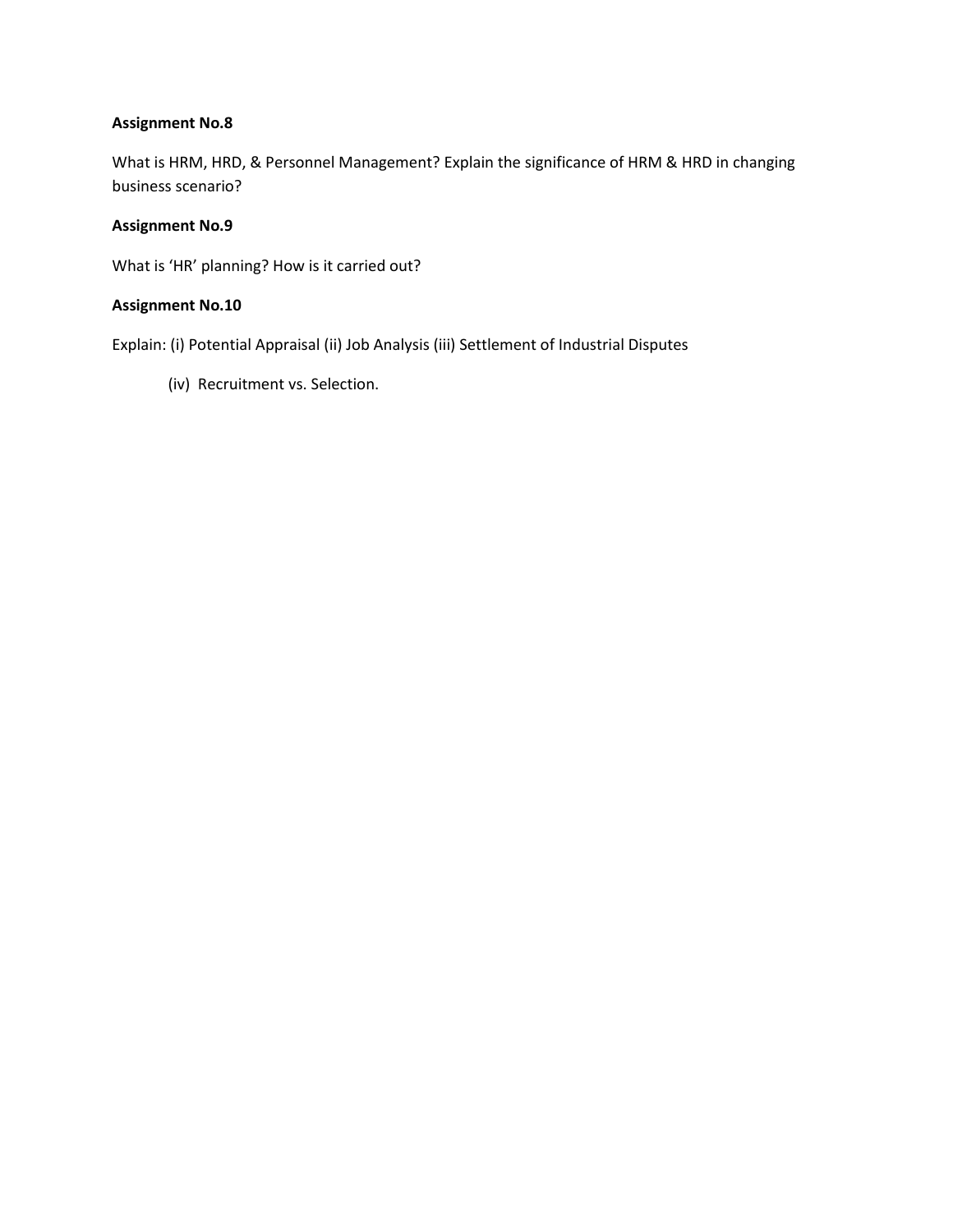## **Subject code: 209**

## **Subject: Applied Macro Economics**

### **Assignment No.1**

What is business cycle? Explain its various phases.

## **Assignment No.2**

Define the term money? Discuss its functions.

## **Assignment No.3**

Write short notes on the following

- a) Revenue, fiscal and primary deficit
- b) Measurement of national income

## **Assignment No.4**

Write short notes on the following

- a) Investment Multiplier
- b) Functions of Central Bank

### **Assignment No.5**

Write short notes on the following

- a) Foreign Exchange rate
- b) Problems of excess demand

### **Assignment No.6**

Explain the concept and components of Balance of Payment.

### **Assignment No.7**

Write short notes on the following

- a) Revenue, Fiscal and primary deficit
- b) Measurement of national income

### **Assignment No.8**

What is Economics? Distinguish between microeconomics and macroeconomics?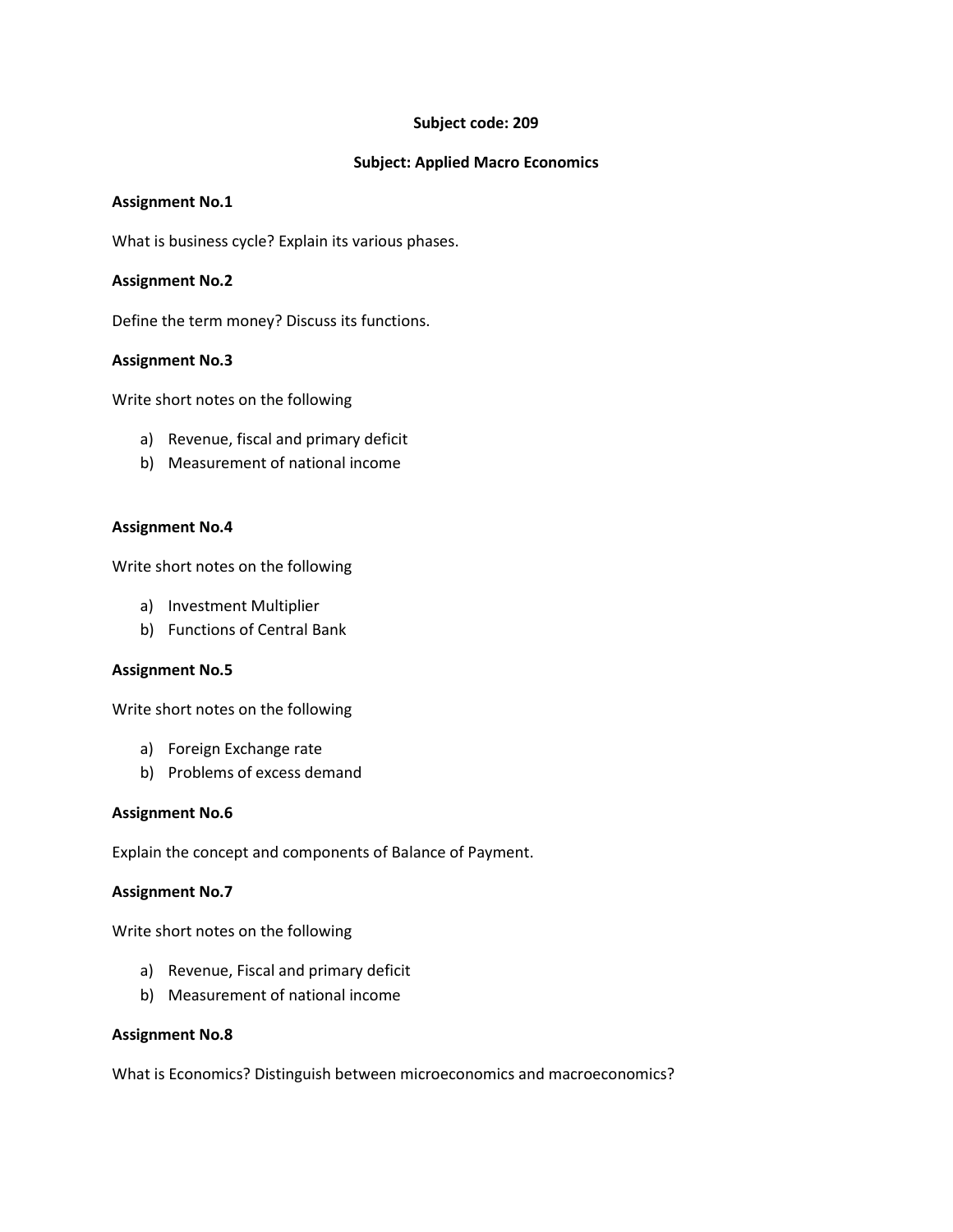Explain: (i) Functions of Commercial banks, (ii) Multiplier, (iii) Inflation in India, (iv) Trade Cycle,

(v) Money Market

### **Assignment No.10**

What is National Income? How is it measured?

**Subject code: 210**

#### **Subject: Business Statistics-I**

#### **Assignment No.1**

#### **Write short notes on the following**

- a) Discuss the advantages and limitations of questionnaire method for data collection.
- b) Write a note on ogive curves

### **Assignment No.2**

#### **Write short notes on the following**

- a) Define Statistical Quality Control. Distinguish between process control and product control.
- b) Find mean, Median and Mode for the following set of observations 7, 4, 10, 15,7,3,2,9,12

## **Assignment No.3**

Explain the concept of "Skewness" and "Kurtosis" and bring out their importance in describing a frequency distribution.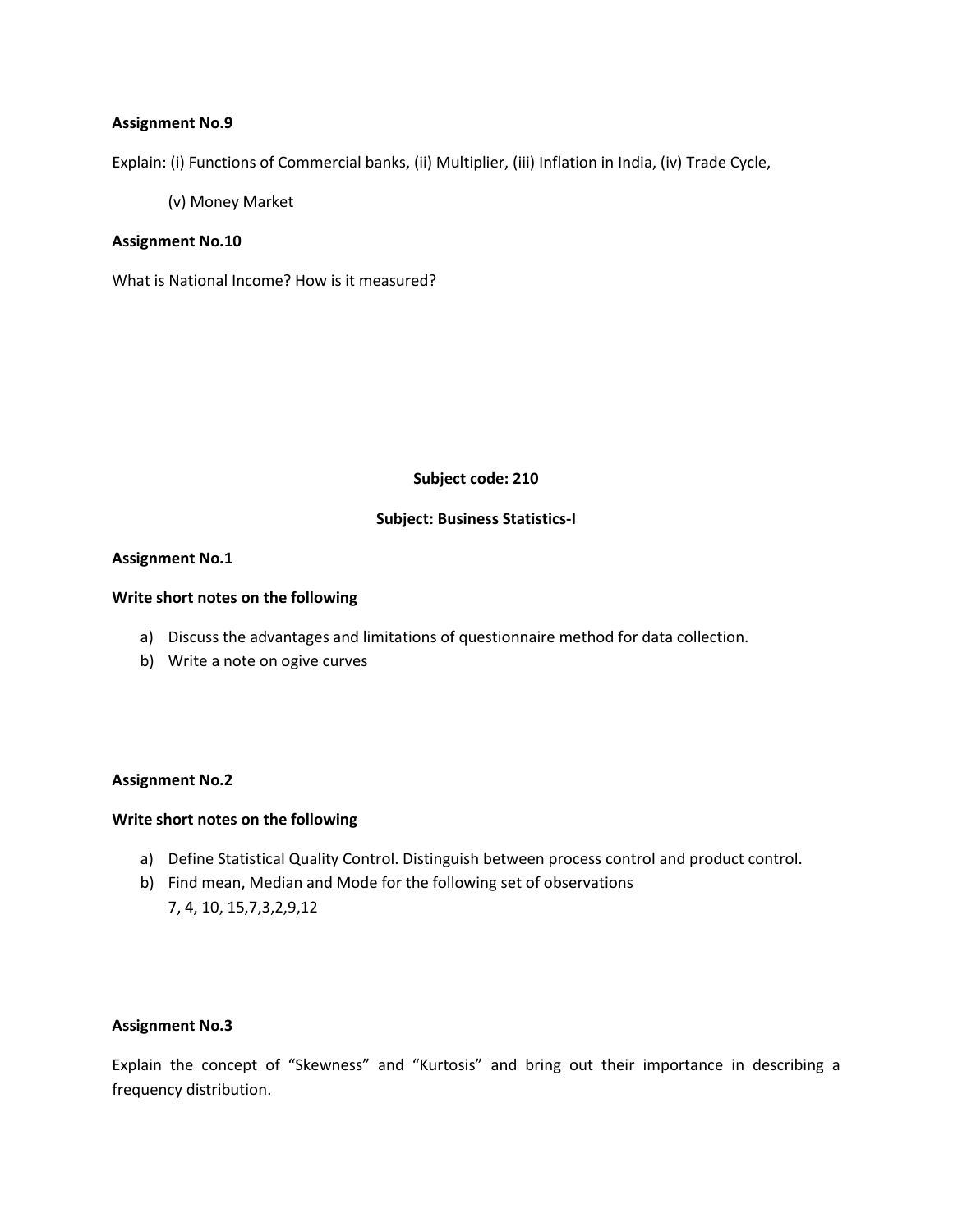A Survey was conducted by a manufacturing company to find out the maximum price at which people would be willing to buy its product. The following table gives the stated price (in rupees) by 120 persons.

| Price (Rs)     | 2.80-2.90 | 2.90-3.00 | $3.00 - 3.10$ | $3.10 - 3.20$ | 3.20-3.30 |
|----------------|-----------|-----------|---------------|---------------|-----------|
| No. of Persons | 44<br>ᆠᆠ  | ۔ ے       | 38            |               | ᅩᅩ        |

Calculate the Bowley's coefficient of skewness and interpret its value.

## **Assignment No.5**

- a) Explain the different types of skewness.
- b) Define the term kurtosis

## **Assignment No.6**

- a) Explain standard deviation. Why is it used in statistical evaluation of data?
- b) Write in detail uses and importance of Index Numbers.

### **Assignment No.7**

- a) What do you mean by trend analysis?
- b) What are control charts and why are they used?

### **Assignment No.8**

Explain the terms – mean, mode & medium.

### **Assignment No.9**

What are control charts? How are they constructed?

## **Assignment No.10**

Explain: (i) Frequency curves, (ii) Measures of dispersion, (iii) Index Number, (iv)

S.Q.C.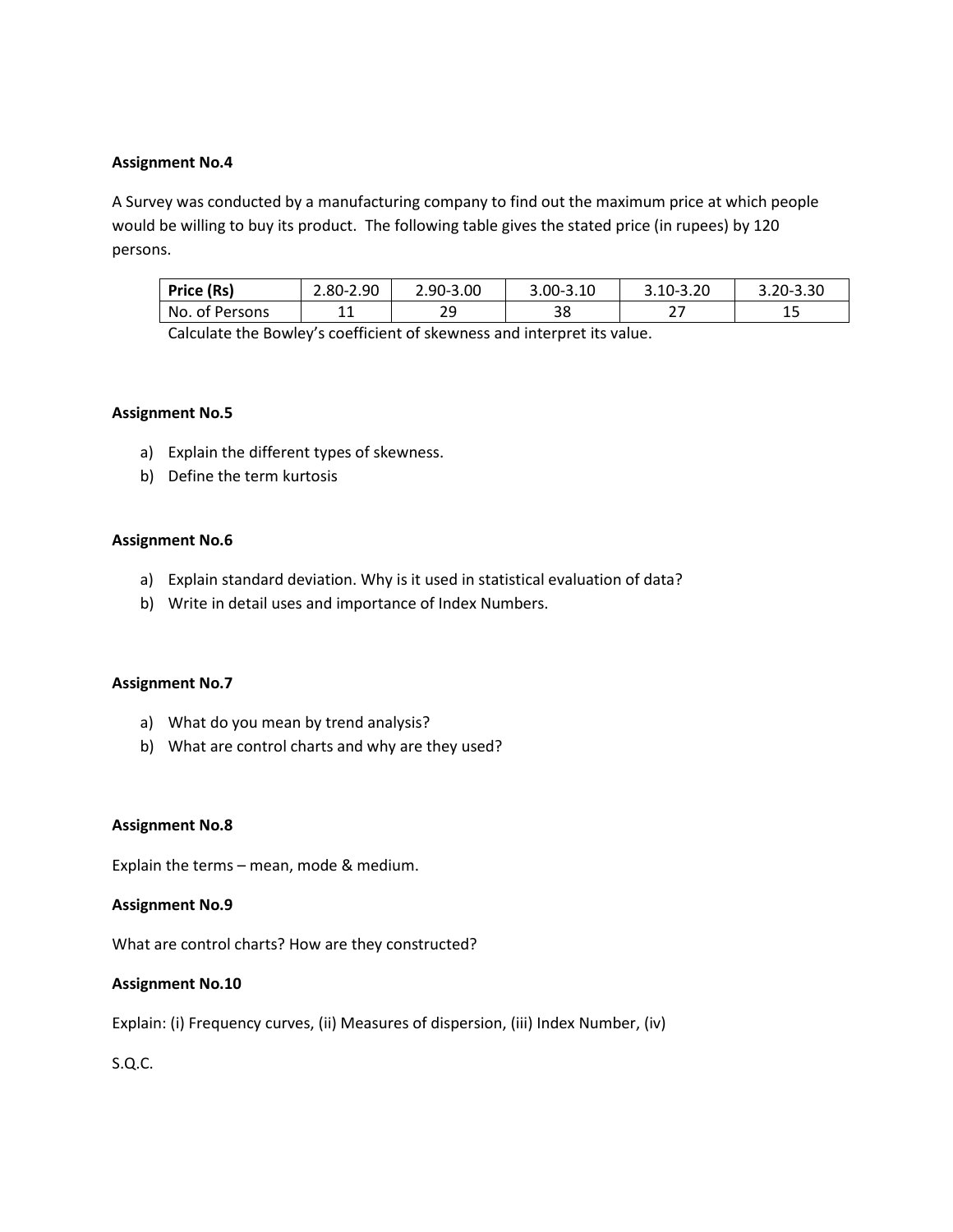# **Subject code: 211**

## **Subject: Financial Accounting**

### **Assignment No.1**

Define the term Accounting. State the different end users who are interested in the accounting information.

## **Assignment No.2**

What do you mean by accounting principles? Discuss briefly the basic accounting concepts.

## **Assignment No.3**

Explain the different types of bank instruments used in monetary dealings.

## **Assignment No.4**

Explain the different rules for journalizing the transaction with appropriate examples.

## **Assignment No.5**

### **Write notes on any two**

- **a) Book keeping**
- **b) Trial Balance**
- **c) Cash book**

### **Assignment No.6**

- a) Explain the term 'Journal' and state its significance.
- b) Explain the term Real Accounts

### **Assignment No.7**

Explain the different categories in which the accounting transactions can be classified. Also state the rule of 'debit and credit' in this connection

## **Assignment No.8**

What is Financial Accounting? Explain its functions.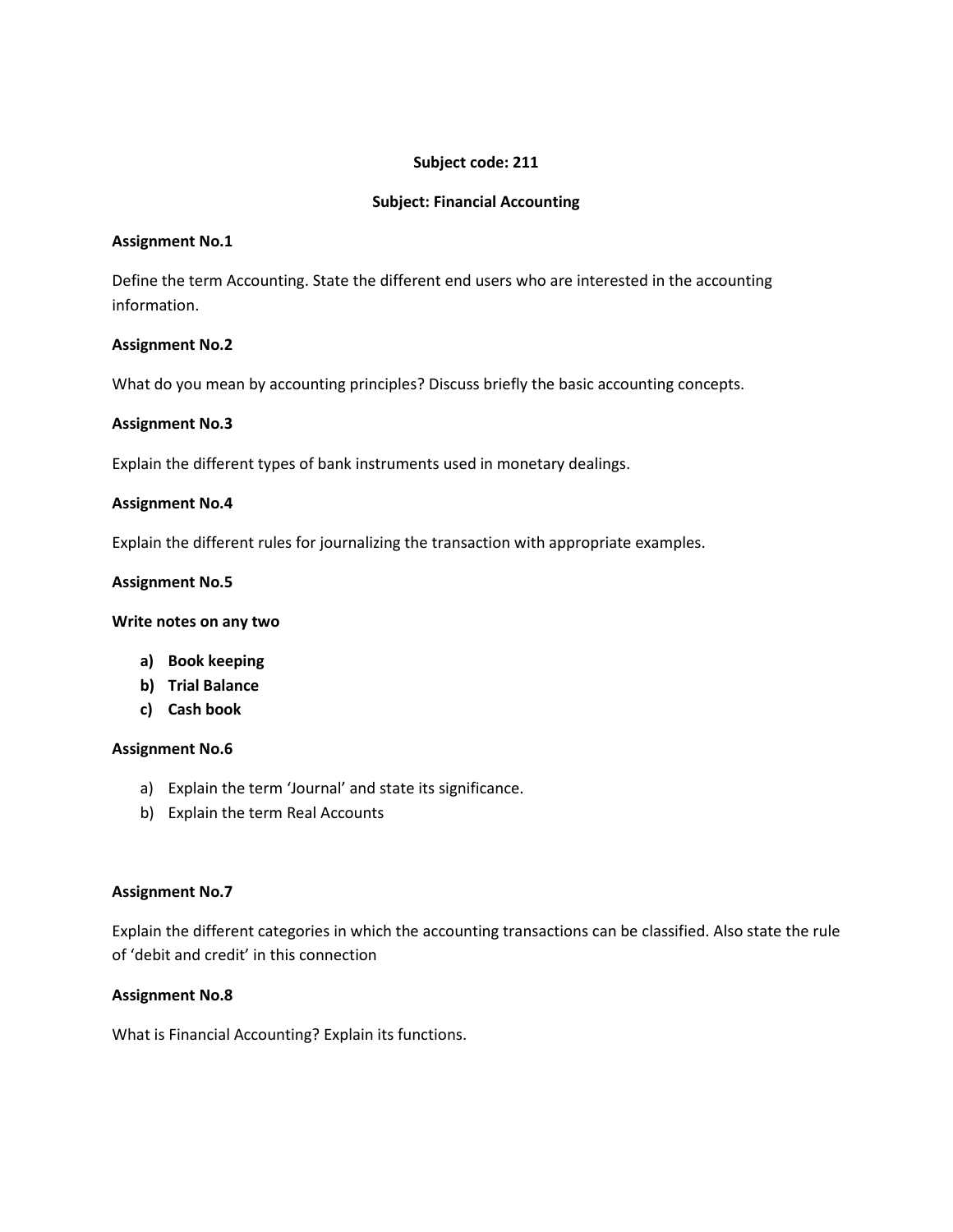What is cheque? What is crossing of cheque? When cheque is said to be dishonored?

### **Assignment No.10**

Explain: (i) Cash book, (ii) Purchase Ledger, (iii) Trading Account, (iv) Journal Entry,

(v) Bank Reconciliation Statement.

### **Subject code: 212**

### **Subject: Environmental Studies**

Assignment No.1

What are the various sources of food for man? Discuss the two major world food problems.

Assignment No.2

Write an explanatory note on urban problems related to energy.

Assignment No.3

Define food chain. Name and explain various types of food chains with suitable examples.

Assignment No.4

What is the economic importance of forests?

Assignment No.5

Define air pollution and write in brief control measures of air pollution.

Assignment No.6

Define ecosystem. Describe in brief desert ecosystem.

Assignment No.7

Write on following

- a) Ethical value of biodiversity
- b) Effects of noise pollution

Assignment No.8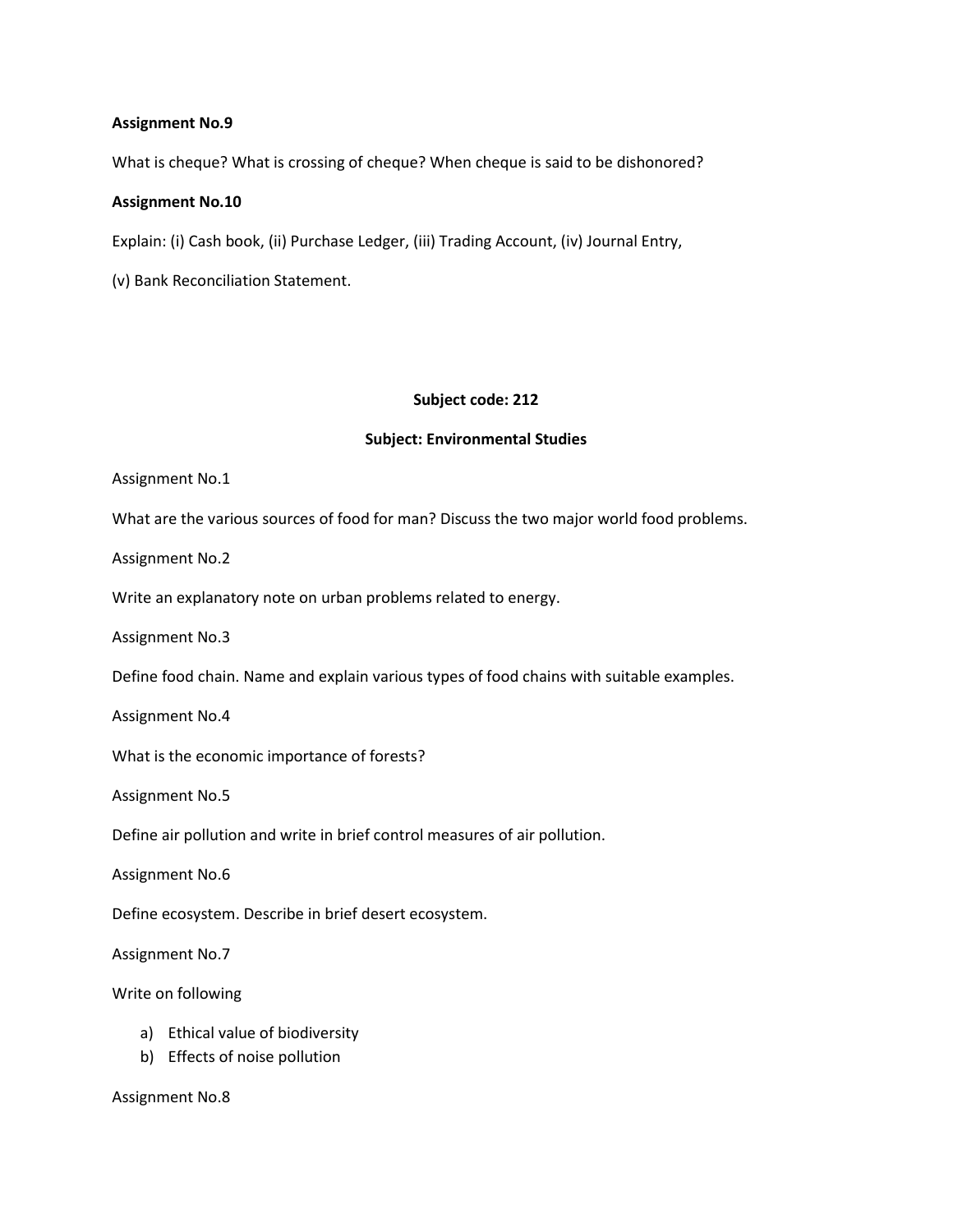Classify and briefly discuss the various energy resources.

Assignment No.9

Explain the role of 'IT' in changing business scenario.

Assignment No.10

Explain: (i) Ecological Environment, (ii) Ecosystems, (iii) Business as a Social System,

(iv) 'PEST' Analysis (v) Environmental Audit.

### **Subject code: 213**

## **Subject: Computer Algorithm and Problem Solving**

### **Assignment No.1**

Write an algorithm that accepts 10 numbers in any arbitrary manner. Arrange those numbers in ascending order. Also draw flowchart for above problem.

### **Assignment No.2**

### **Explain the terms**

- a) Algorithm
- b) Array
- c) Flowchart
- d) Decision table

### **Assignment No.3**

## **Write short notes on the following**

- a) Components of program
- b) Top-down design
- c) Iteration using loop
- d) Operators

### **Assignment No.4**

Write an algorithm that accepts 2 x 2 matrixes. Multiply each element of matrix by 5 and display the result in to another matrix. Draw flow chart for it.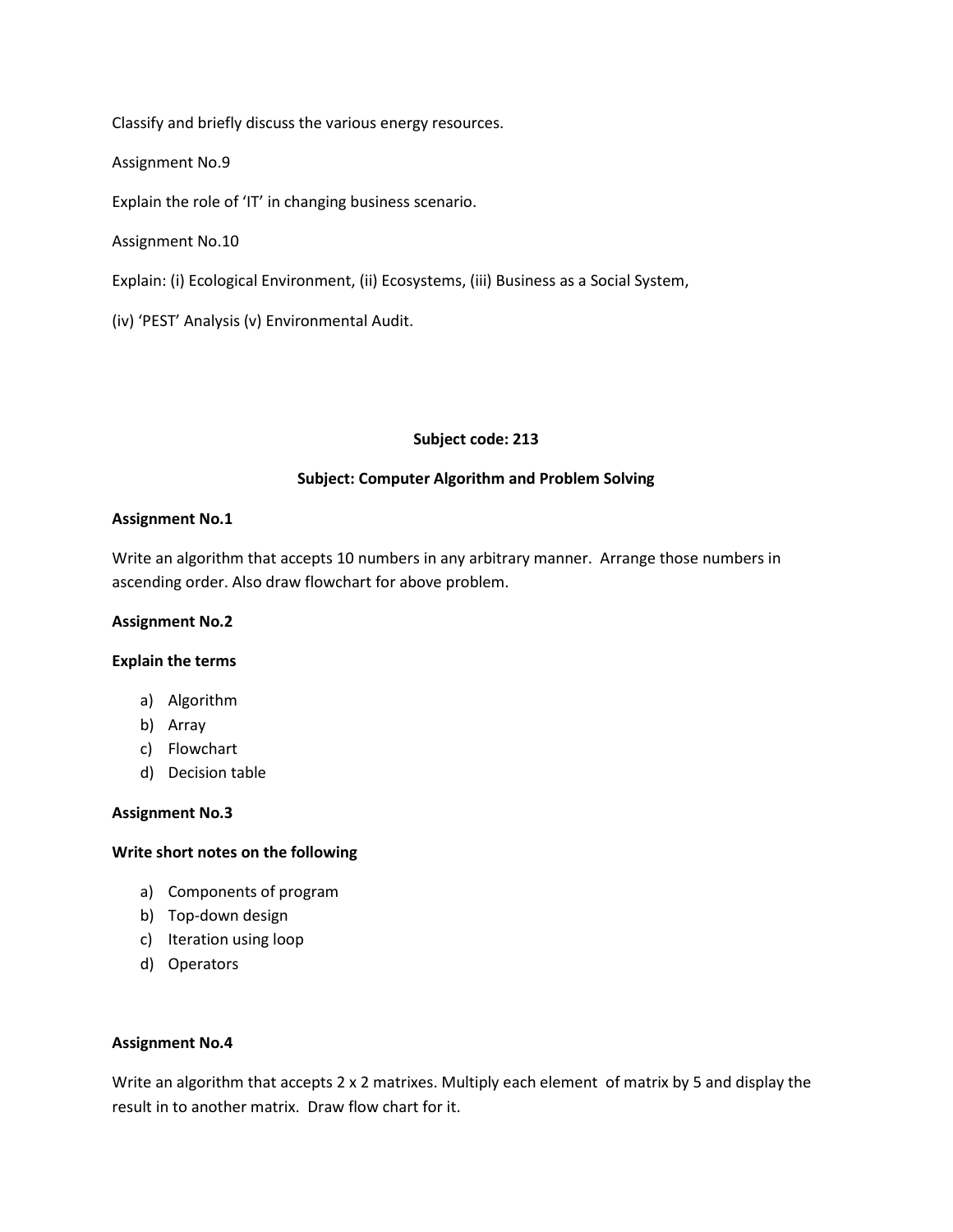- a) What are the features of an array?
- b) What is a linear array?

## **Assignment No.6**

- a) What is a flow chart?
- b) Write an algorithm and draw a flow chart to read a number N and print all its divisors.

## **Assignment No.7**

- a) Write an algorithm and draw a flow chart for calculating the sum of squares of integers from one to fifty.
- b) Write a note on process of Problem Solving

## **Assignment No.8**

(a) Explain the concept of 'Decision making'.

(b)Explain the concept of 'Array' with examples.

### **Assignment No.9**

- (a)What is Flowchart?
- (b)What is Input-output Analysis?
- (c )What is 'Loop'?

## **Assignment No 10**

Define the term Decision-Making in detail and its type and procedure in detail.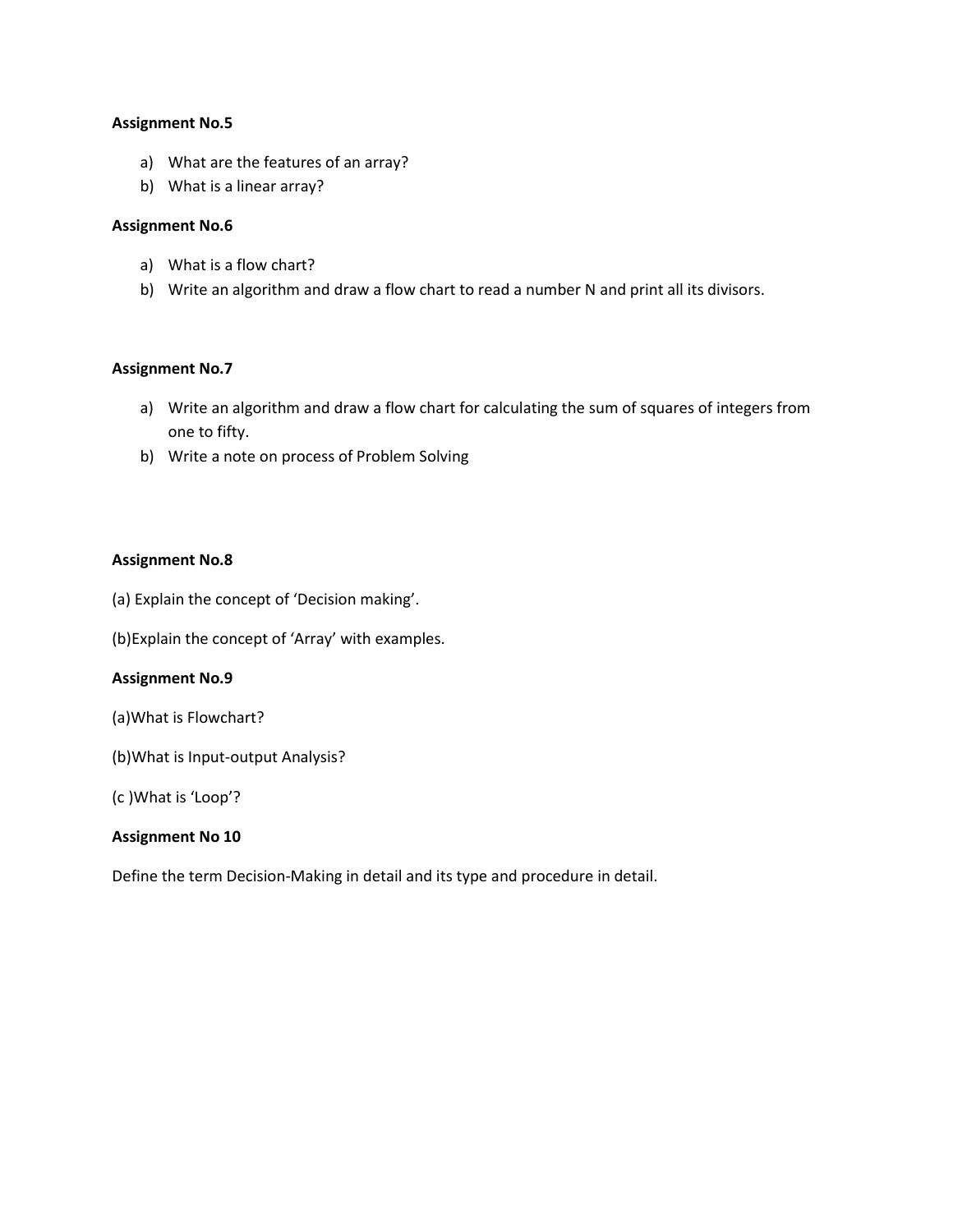# **Subject code: 214**

# **English Language-II**

## **Assignment No.1**

Use the following Adverbs to construct sentences

a) Quite b) fairly c) clearly d) carefully e) almost f) beautifully g) luckily

## **Assignment No.2**

- a) What are the various types of speeches?
- b) Why is it important to establish the eye contact with the audience?

### **Assignment No.3**

- a) Describe the advantages and disadvantages of impromptu speaking?
- b) What are some of the points to be kept in mind while making an impromptu speech?

### **Assignment No.4**

What do you mean by tense? Name the tenses and their aspects.

### **Assignment No.5**

- a. What is difference between present continuous and present perfect tenses?
- b. What is adverb? Write ten sentences to explain the use of adverbs in the English language.

### **Assignment No.6**

What is future tense? Briefly explain simple future tense with suitable example.

### **Assignment No.7**

Discuss the need for a neutral accent. Highlight its benefits.

### **Assignment No 8**

## **Rewrite using the appropriate form of the verb given in the brackets:**

- a) We \_\_\_\_\_\_\_\_\_\_\_\_ in London at the time tomorrow. (be)
- b) The parents \_\_\_\_\_\_\_\_\_ asleep, but the child was awake.(be)
- c) Mr. Timmons \_\_\_\_\_\_\_\_ in this school for ten years (teach)
- d) Pawan \_\_\_\_\_\_\_\_\_\_\_\_\_\_\_ swimming in the sea. (enjoy)